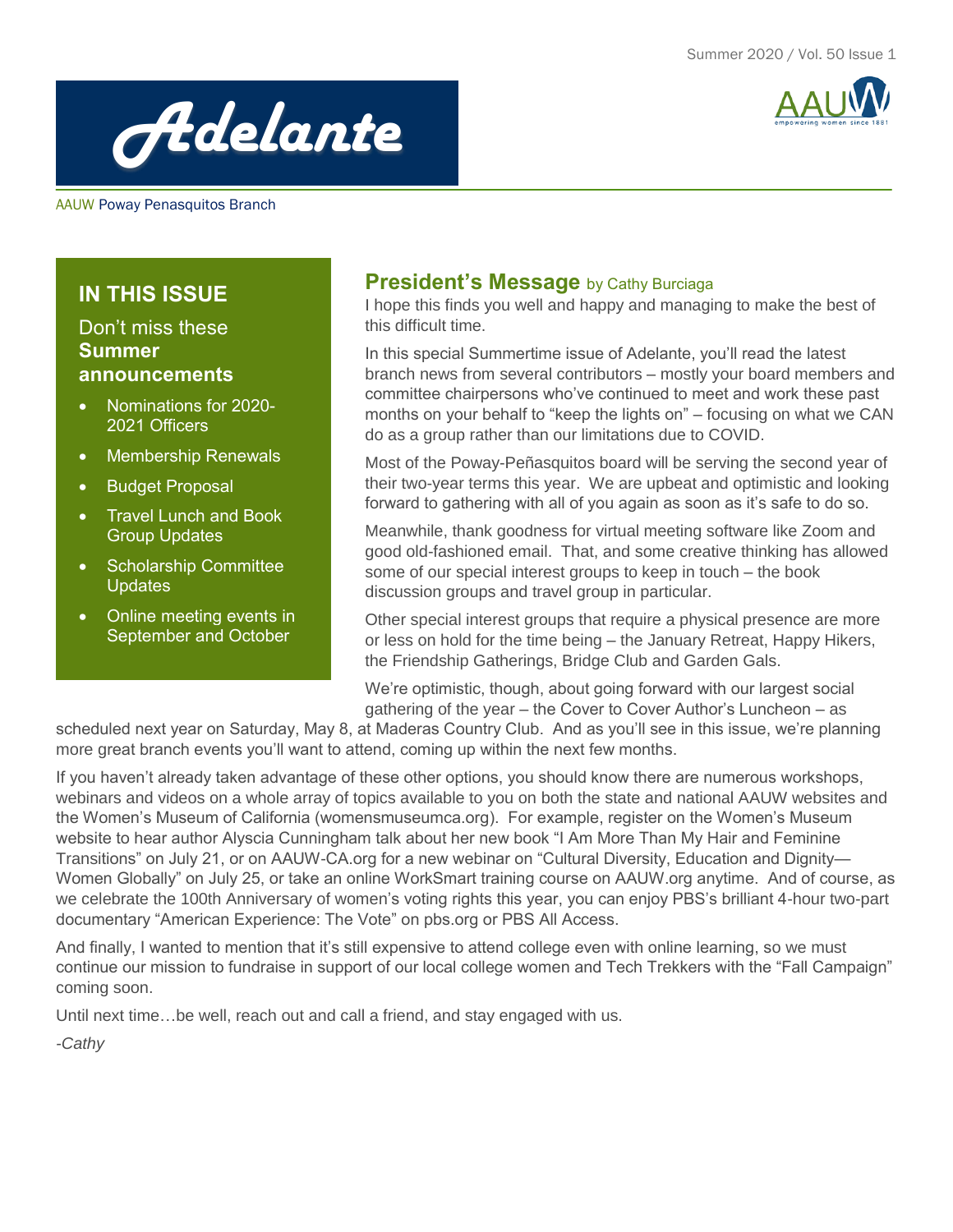## **Nominations for AAUW–PP Officers 2020-2021** by Joan Thompson

President: Cathy Burciaga Programs: 1<sup>st</sup> Vice Presidents Janice Heather Sheila Walker Membership: 2<sup>nd</sup> Vice President Pam Ames Secretary: Karen McGurk Treasurer: Michelle Blasberg

Please let Joan Thomson [\(kb6cut@cox.net\)](mailto:kb6cut@cox.net) know if you have any additions for the nominees by July 31, 2020. Elections will take place via email in August 2020.

#### **Membership – Matters! Renewal** by Pam Ames, Membership Chair

Have YOU renewed? June 30 was the expiration date of memberships. We still have quite a few people that have not paid their \$96 dues for 2020-2021.

If you would like to pay by check please make it payable to AAUW/PP and mail it to Michelle Blasberg,12509 Montero Ct, San Diego, CA 92128. Your dues can also be paid by credit card, and the link for this was emailed recently to each member. If you have questions, please contact Pam Ames [\(pamames123@gmail.com\)](mailto:pamames123@gmail.com) or Michelle Blasberg [\(michblas09@gmail.com\)](mailto:michblas09@gmail.com).

Our annual Membership Directory will be published this summer. We are looking for advertising to publish in it which will help with production costs. Please contact Pam Ames if you would like to purchase an ad.

#### **Treasurer Update** by Michelle Blasberg, Treasurer

Welcome to FY2021! The new fiscal year has begun and in alignment with our By-Laws, we are submitting the FY21 budget, below, to the membership for review and approval. We are submitting a very conservative budget for FY21 due to the unknowns we are faced with for the coming year.

| <b>Operating Budget</b> |                           | 2020 - 2021<br><b>BUDGET</b> |
|-------------------------|---------------------------|------------------------------|
| Income                  | Renewals (128)            | \$<br>2,176.00               |
|                         | Directory advertising     | \$<br>350.00                 |
| <b>TOTAL INCOME</b>     |                           | \$2,526.00                   |
| Expenses                | Communications            | 20.00                        |
|                         | <b>Directory Expenses</b> | 425.00                       |
|                         | IBC                       | 100.00                       |
|                         | Insurance & Fees          | 600.00                       |
|                         | <b>Office Expenses</b>    | 100.00                       |
|                         | Conferences & Travel      | 0.00                         |
|                         | Membership                | 200.00                       |
|                         | Collegiate Partnership    | 0.00                         |
|                         | <b>Public Policy</b>      | 50.00                        |
|                         | Program & Hospitality     | 1000.00                      |
|                         | <b>Total Expenses</b>     | \$<br>2,495.00               |

Do you have a business you'd like to advertise in the Membership Directory? If so, you can submit a business card for inclusion in the directory for \$50.00. If you are interested, please reach out to Pam Ames or Michele Michaels.

If you have concerns with this budget, please reach out to Cathy Burciaga [\(cburciaga@san.rr.com\)](mailto:cburciaga@san.rr.com) or myself, Michelle Blasberg [\(michblas09@gmail.com\)](mailto:michblas09@gmail.com).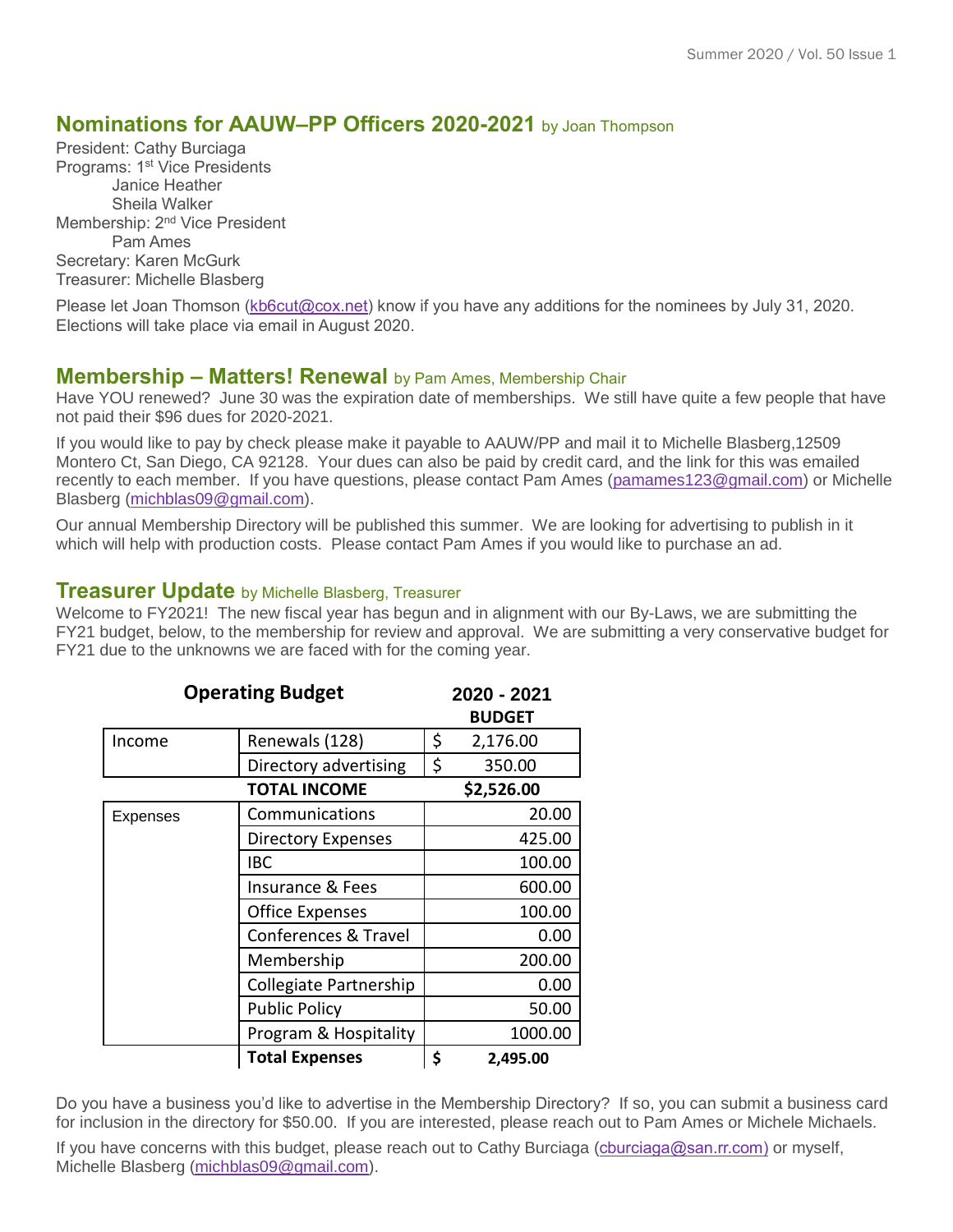We will be having a virtual September meeting to install the new slate of FY21 officers and to approve this budget. Please be on the lookout for the meeting date and join virtually – it will be great to see our membership.

### **Scholarship Committee 2020 Update** by Joan Natoli, Scholarship Committee Member

The AAUW-PP Scholarship Committee 2020, Jeanni Harrison and Joan Natoli, are proud to announce that we have ten semi-finalists for our annual awards. These wonderful young women come from many backgrounds and situations, but all are re-entry students, some with a child or children, others with language or employment challenges. All are very determined, bright students. The applicants' essays, recommendations, and transcripts have been evaluated. Next comes the interviews, probably over a Zoom type format.

We are very grateful to our branch and board that we will be awarding three \$2000 scholarships. In addition, the board voted an extra \$2000 to be awarded between 2-3 candidates as the committee sees fit. With so many well qualified candidates, it will certainly be a tough choice!

#### **Join us On-Line to Honor Scholarship Winners & Prep for November Election** by Janice Heather

Get out your calendars because our AAUW branch is ready to start fall with some programs you won't want to miss! Given the concerns about Coronavirus and meeting in enclosed spaces, we're offering our first fall programs online using Zoom. Hopefully, most everyone has become familiar with Zoom this year and has used it to stay connected during this challenging time.

On Saturday, September 12 at 10 a.m., we're going to gather (virtually, via Zoom), as we do each year, to recognize our 2020 scholarship winners, honor branch members who've made outstanding contributions to AAUW, swear in our 2020-2021 officers and approve the coming year's budget, which is in this newsletter for your review. As a special treat, we'll show a video of our 2020 Speech Trek winner Jay Wang who spoke on the topic: "Are men and women truly equal today, or are the Suffragettes of 1920 still suffering in 2020?" It's a great opportunity to see the good work we're doing in our community. And, it's a fun opportunity to see AAUW friends you haven't seen in a while, so please plan to join us!

Then, on Saturday, October 10, we're holding our annual League of Woman Voters (LWV) pre-election proposition briefing, also on Zoom. The upcoming November 3 election will be important and not just for the candidates we elect - from President of the United States to local races for Mayor and County Board of Supervisors. There will also be 12 statewide propositions as well as local measures, that address everything from rent control to lifting Proposition 13 tax limitations on commercial property. Jeanne Weidner, the San Diego LWV Speakers Bureau Chair (who is also a member of our AAUW branch), will explain what each measure will do and who supports or opposes it. We will have opportunities for questions & Jeanne will provide a link with the information she presented so you can send to friends and neighbors.

Watch your email in August for the message that will contain the Zoom link for the September 10 meeting. You won't want to miss either of these important sessions.